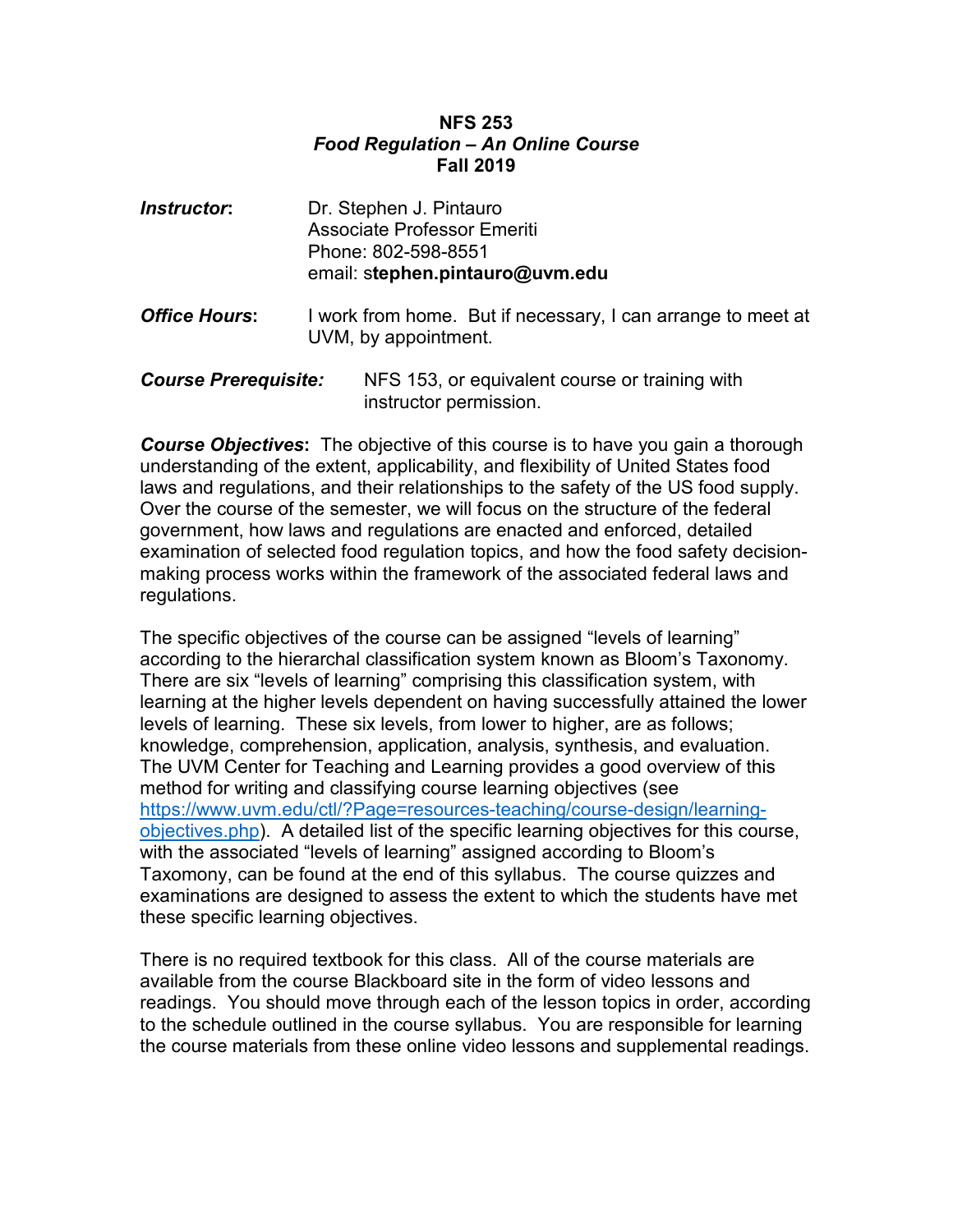There will be two exams for this class. The mid-term exam will be scheduled for Thursday, October 10th. The final exam will be scheduled for Thursday, December 5th. These exams will be completed online and consist of a combination of multiple choice questions and some essay questions.

There will also be 10 online quizzes over the course of the semester. These will need to be completed in order, and by midnight of the dates indicated on this syllabus. The quizzes will consist of either 10 short answer questions (multiple choice, true/false, matching), or a short essay question.

Finally, all students will need to write a relatively short (2-3 page, typewritten, double-spaced) paper on the topic of GMO food labeling. Details at the end of this syllabus. The paper is due by Friday, November 22nd (the Friday before Thanksgiving break).

#### *Students enrolled in the class for graduate credit will need to complete additional course requirements. Please see the "Graduate Credit Requirements" section at the end of this syllabus.*

*Grading:*

| Undergraduate Credit:         |                                   |
|-------------------------------|-----------------------------------|
| Quizzes                       | 20 points                         |
| <b>Regulation paper</b>       | 20 points                         |
| Mid-term exam                 | 30 points                         |
| Final exam                    | 30 points                         |
| <b>Graduate Credit:</b>       |                                   |
| Quizzes                       | 15 points                         |
| <b>Regulation paper</b>       | 10 points                         |
| Mid-term exam                 | 30 points                         |
| Final exam                    | 30 points                         |
| <b>Grad Credit Assignment</b> | 15 points (see below for details) |

Grades Map (for both Undergrad and Graduate grading):

- A+ 97-100 points
- A 90-96 points
- B+ 87-89 points
- B 80-86 points
- C+ 77-79 points
- C 70-76 points
- D+ 67-69 points
- D 60-66 points
- F Less than 60 points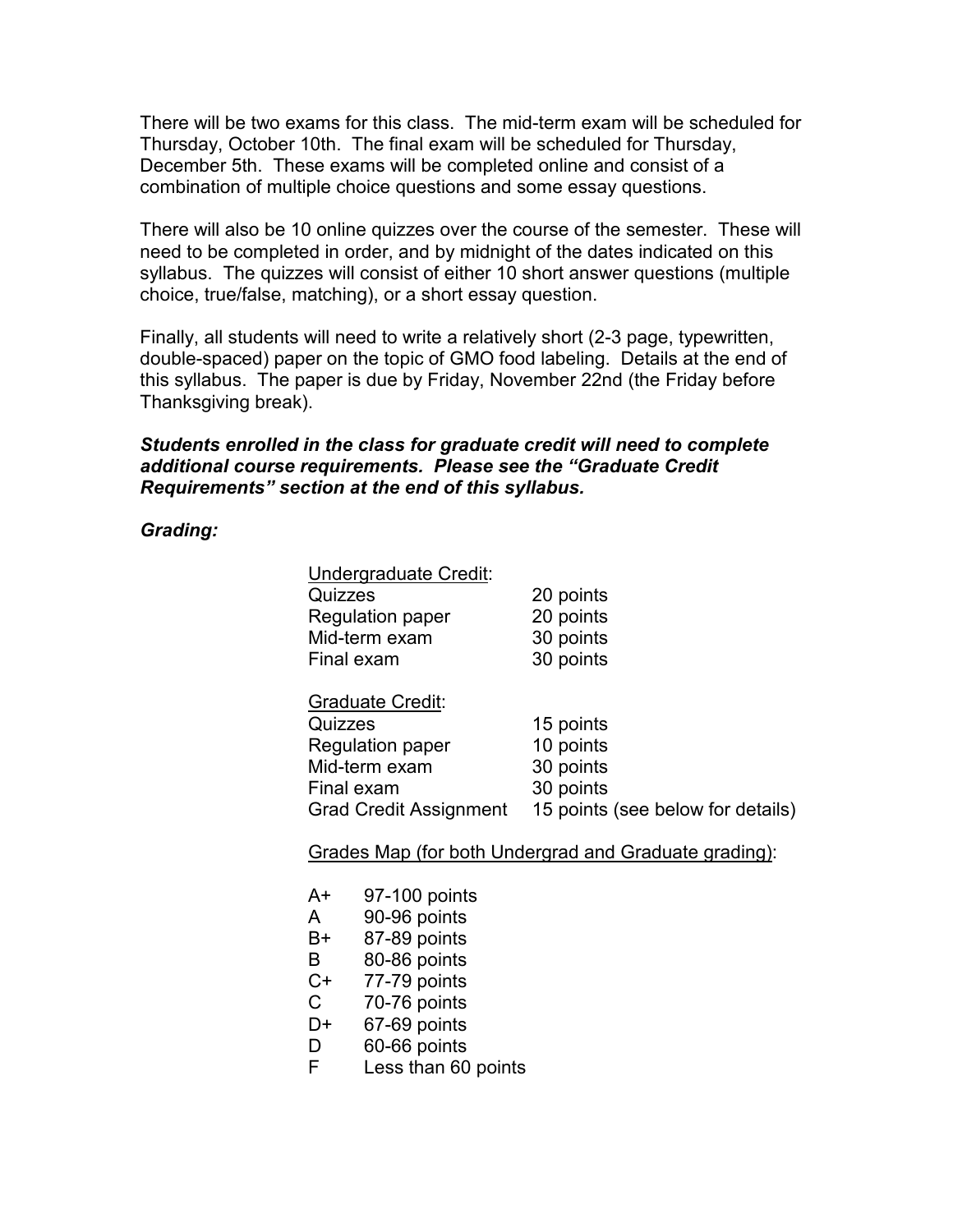## **Course Syllabus – Lesson Topics**

**NOTE: Although this is an online class, lecture topics will only be made available on Blackboard at the end of the deadline for the previous topics' quiz. For example, the video lesson on the topic of "Overview of the Food**  Drug, and Cosmetic Act will be made available on Blackboard on Sept. 10<sup>th</sup>.

History of U.S. Food Regulation.

The Three Branches of Government.

The Legislative Process.

### *Quiz #1 (Due Monday, Sept. 9th)*

U.S. Food Regulatory Agencies.

Use of Government Documents.

### *Quiz #2 (Due Monday, Sept. 9th)*

Overview of the Food, Drug, and Cosmetic Act.

*Quiz #3 (Due Monday, Sept. 16th)*

FDA Enforcement of the FD&C Act.

The FTC and the Regulation of Food Advertising.

### *Quiz #4 (Due Monday, Sept. 23rd)*

Overview of The Food Safety Modernization Act

Regulation of Food Sanitation.

### *Quiz #5 (Due Tuesday, Oct 8th)*

Regulation of Meat and Poultry.

Regulation of Imports and Exports.

Food Standards.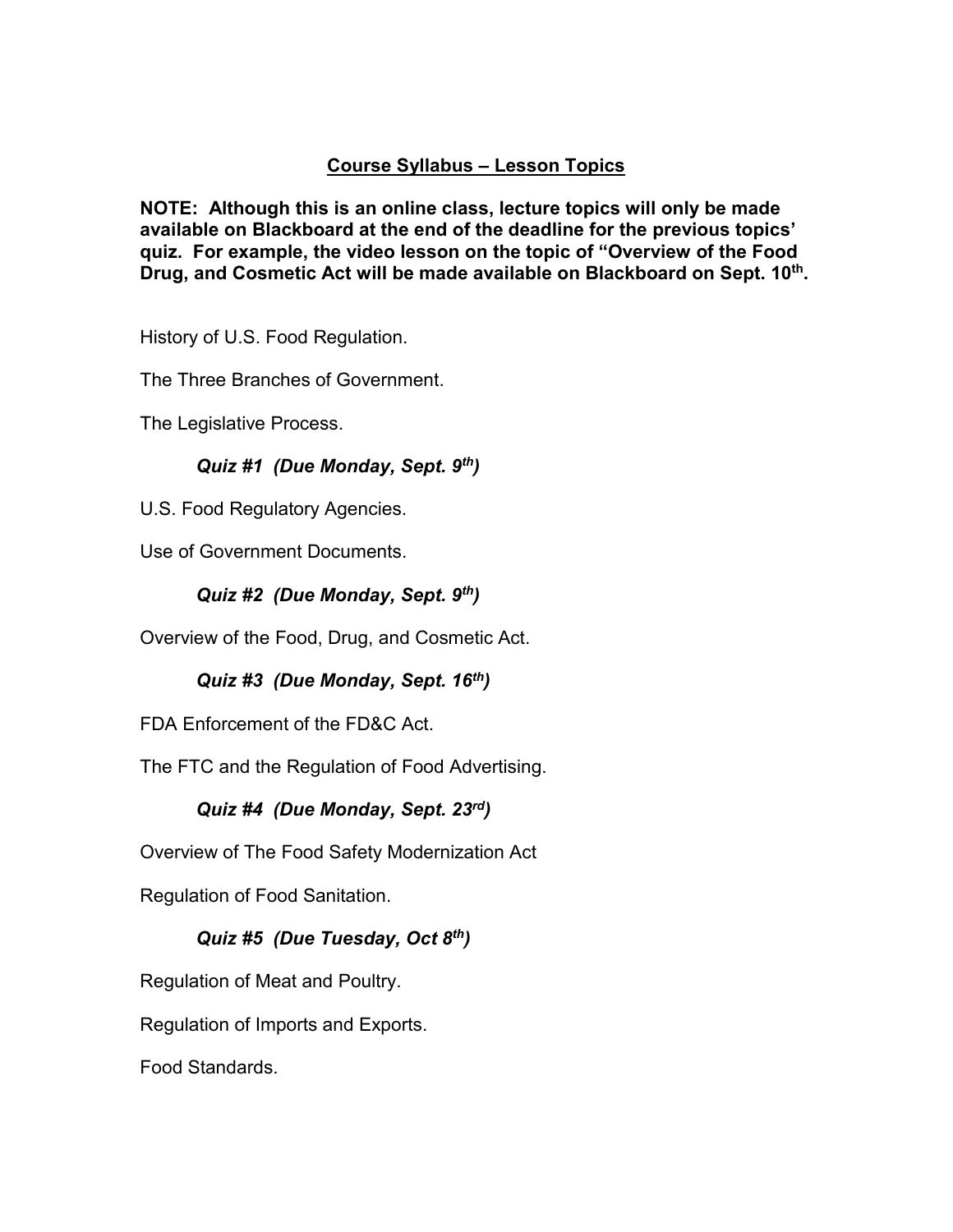# *Quiz #6 (Due Monday, Oct 21st)*

Regulation of GMO's

Food Irradiation

# *Quiz #7 (Due Monday, Oct 28th)*

Regulation of pesticides in foods

# *Quiz #8 (Due Monday, Nov 4th)*

Regulation of Dietary Supplements.

Product Liability.

### *Quiz #9 (Due Friday, Nov 15th)*

Toxicological Testing Methods.

Application of Risk Assessment in Food Regulation

*Quiz #10 (Due Monday, Dec 2nd)*

### *Important Dates:*

Mid-term exam (online) – Thursday, October  $10<sup>th</sup>$ "Prevagen" Paper due – Friday, November 15th Final exam (online) – Thursday, December 5th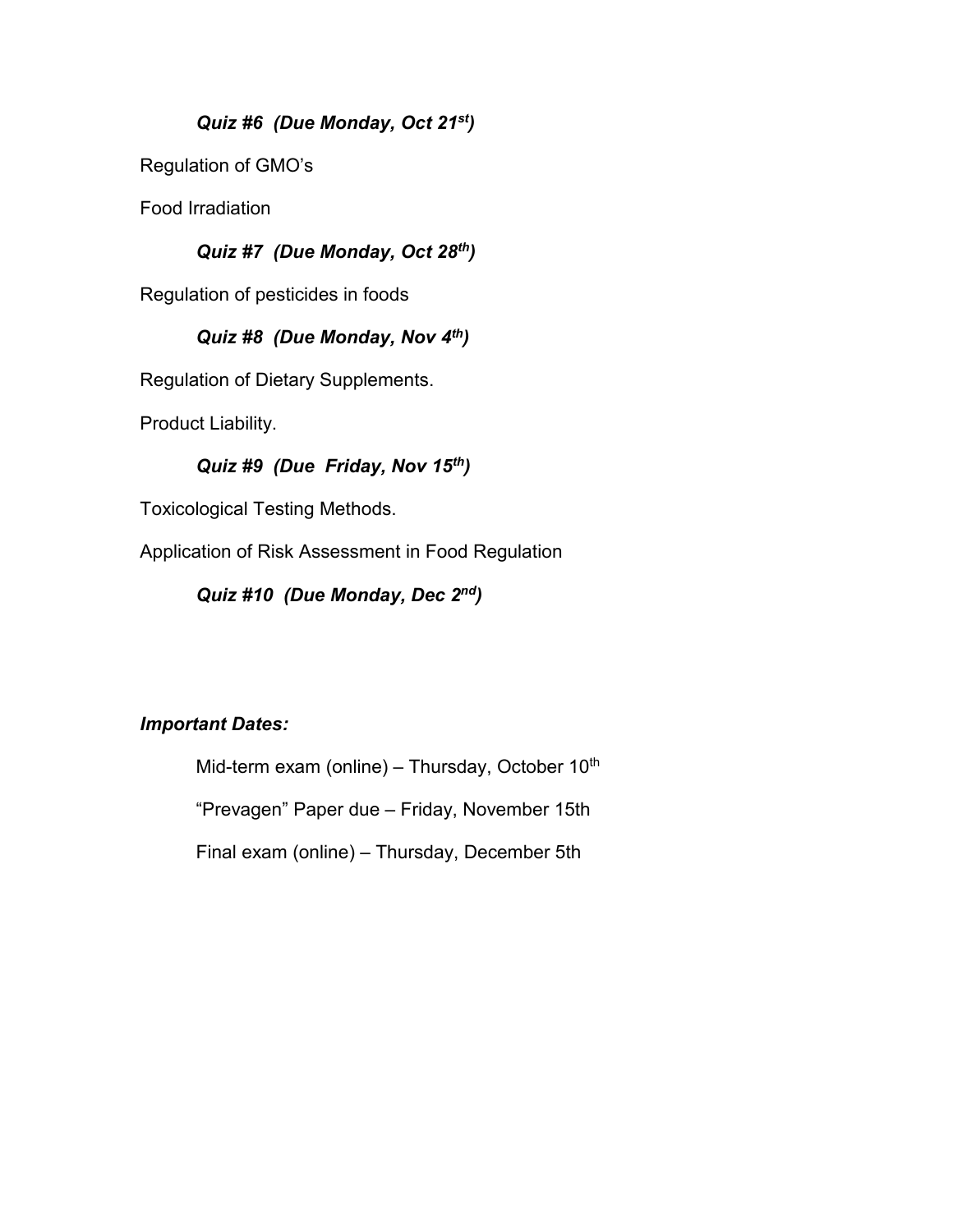### **Written Paper Assignment – "Prevagen" Advertising Case:**

I am sure most of you have seen television ads for the dietary supplement product PREVAGEN. If not, you should watch the video of the ad that I have uploaded to the course Blackboard page. The makers of PREVAGEN (Quincy Bioscience LLC) claim that the dietary supplement improves brain function and memory. In January 2017, the Federal Trade Commission (FTC) and the New York Attorney General's Office filed a "Complaint for Permanent Injunction and Other Equitable Relief" against Quincy Bioscience, claiming that the ads constitute "a deceptive act or practice and the making of false advertisements" and are therefore in violation of the law. For this research paper, I would like you to address each of the following points regarding this product and the case against it.

- 1. First, read the complete FTC complaint of January 9, 2017. I have uploaded a copy to the course Blackboard site.
- 2. Based on your understanding of basic nutrition and physiology, why does it make little sense that a protein (apoaequorin) which was originally discovered in jellyfish, would be able to have any effect on brain function or memory? [NOTE: Please address this from the standpoint of how the human body digests and metabolizes protein.]
- 3. The television ads for PREVAGEN claim that human clinical trials (doubleblind, placebo-controlled) with the dietary supplement resulted in statistically significant improvement in short term memory assessed at 8, 30, and 90 days. Why is the FTC arguing that this claim is "false"? [NOTE: I would like you to address this issue from a statistical analysis perspective. In other words, what did the Quincy Bioscience researchers do to obtain these significant results, and why does the FTC believe that this resulted in a "false claim"?]
- 4. Since the original complaint was filed in January 2017, the case has been working its way through the long and tedious legal process. Briefly outline what has happened with the case since the original complaint was filed, and what is the status of the case today.

I do not have a specific page length for this assignment. But I would expect that you should be able to address the above points in a 4-7 page paper (typed, double-spaced). The finished paper (in MS Word or pdf format) needs to be uploaded to the course Blackboard assignment link by no later than midnight on Friday, November 15, 2019.

### **Graduate Credit Requirements:**

Certainly, an important goal of a graduate education is to gain experience in teaching. Therefore, the objective of the additional graduate student course requirement for NFS 253 will be to require the graduate student to prepare and deliver (online) a course lecture. Since NFS 253 is a completely online class,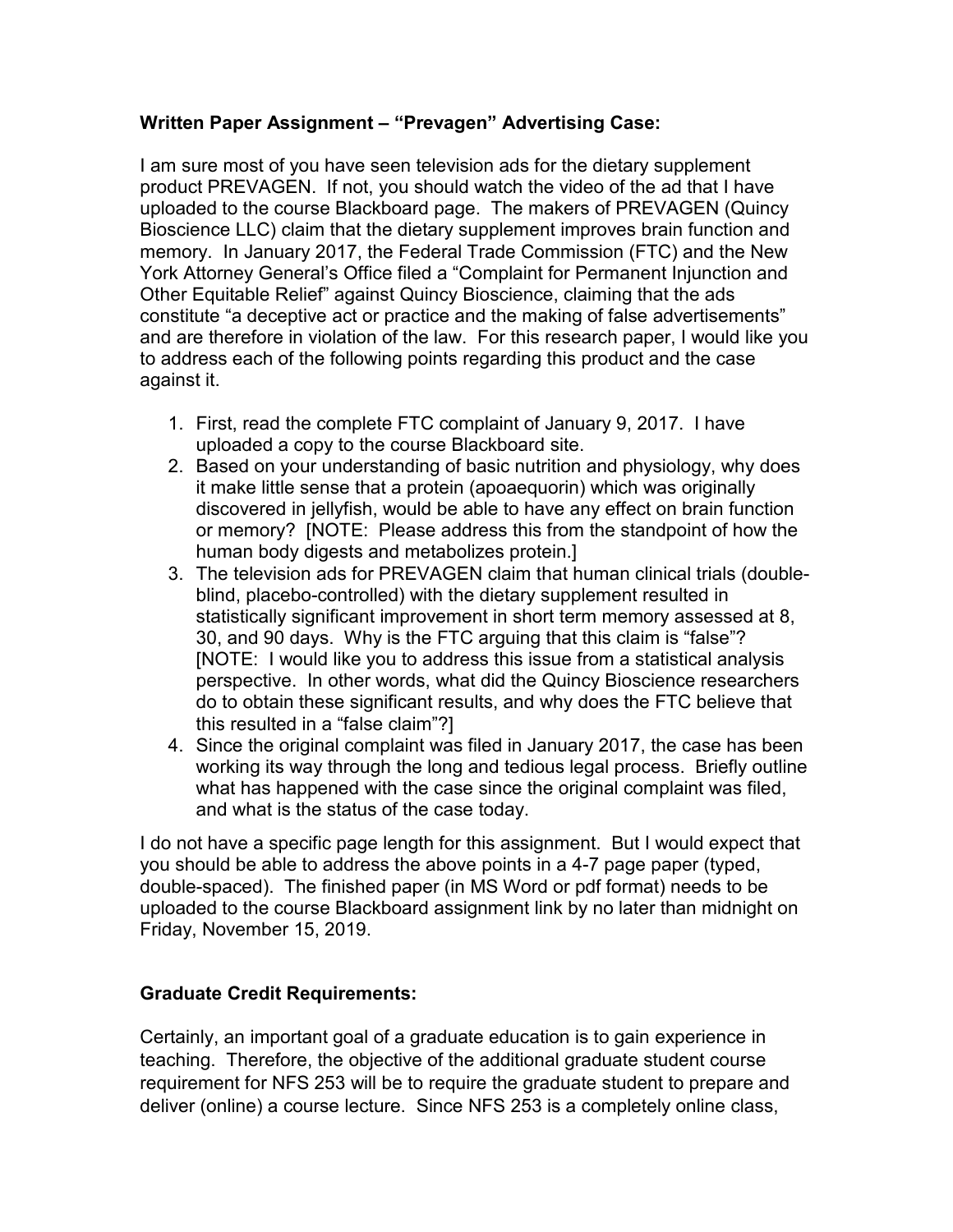this lecture assignment will take the form of a recorded PowerPoint screencast presentation on a new or expanded topic related to Food Regulation. The presentation should be approximately 20 minutes in length. The course instructor (S. Pintauro) will provide the graduate student with the tools and tutorials for preparing a screencast lecture. There will be specific deadlines for completion of this project over the course of the semester. Based on a 15 week semester:

End of Week Two: Graduate student must submit a selected topic for the PowerPoint screencast to the instructor for review and approval, along with the learning objectives associated with the topic.

End of Week Five: Graduate student must submit the completed PowerPoint slide presentation for review by the instructor, along with an outline/notes of what the graduate student's audio recording will cover.

End of Week Eight: Graduate student will submit a completed recording of the PowerPoint screencast for review by the instructor.

End of Week Ten: Final PowerPoint screencast will be posted on the class Blackboard site and assigned to others in the class to view and review. The graduate student will also prepare a short online quiz to be administered to the other students in the class, assessing the extent to which the learning objectives were met by the class. The quiz will not count toward the grading of the other students in the class.

End of Semester: The graduate student will submit a short (2-3 page) self-evaluation of the experience that will address what worked well, what didn't work well, and how it can be improved (or what would the student do differently next time).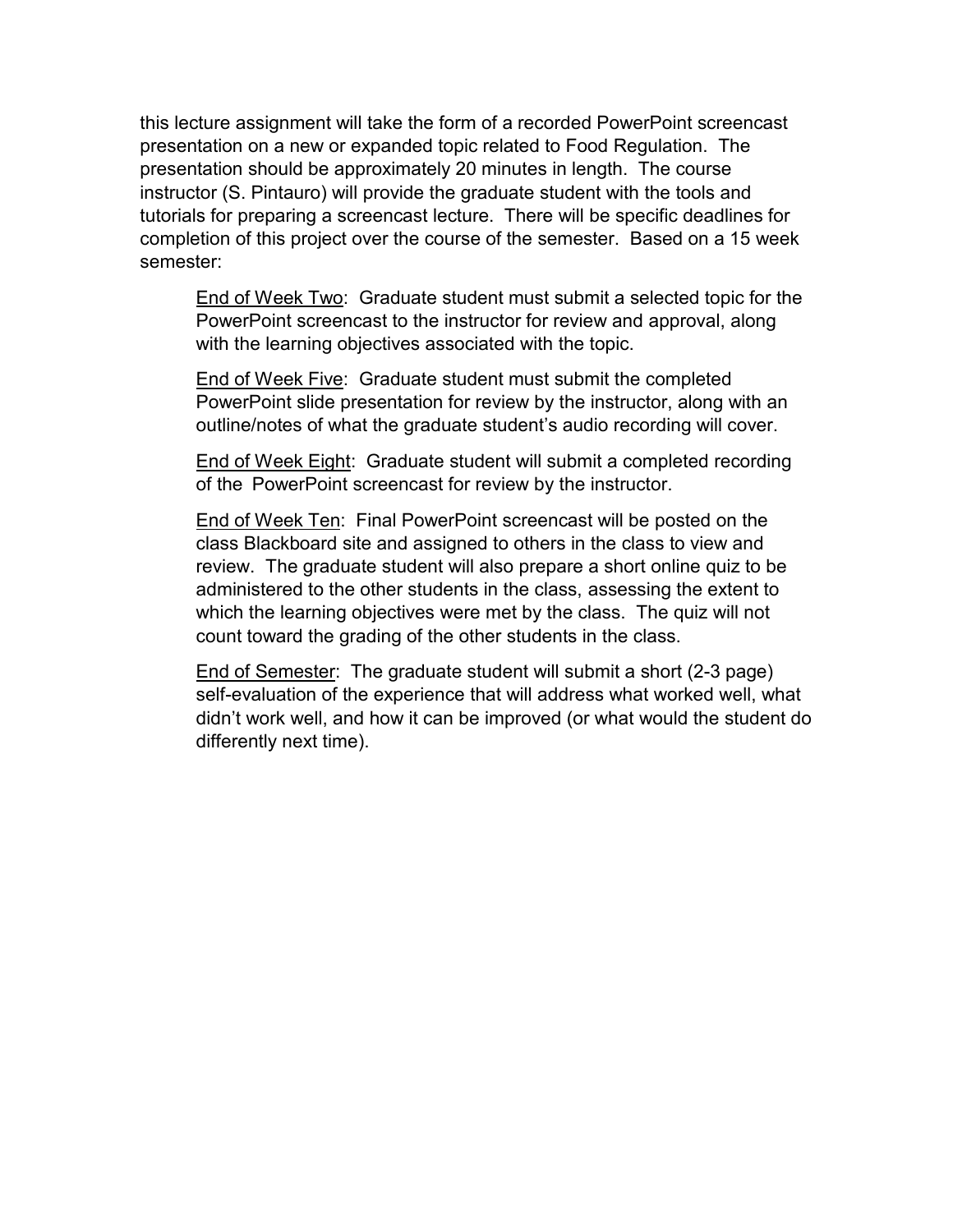# **Specific Course Objectives (and associated "Levels of Learning")**

- I. Structure of the Federal Government
	- a. Define the three branches of the federal government. (Knowledge)
	- b. Explain the function of the three branches of government. (Comprehension)
	- c. Explain the concept of "checks and balances," related to the three branches of government. (Comprehension)
	- d. Explain the roles of the major federal agencies responsible for food regulation. (Comprehension)
- II. The Legislative Process
	- a. Identify the major provisions of a law. (Knowledge)
	- b. Describe the how our laws are made. (Comprehension)
	- c. Explain the difference between a law and a regulation. (Comprehension)
	- d. Describe how regulations are established. (Comprehension)
- III. Use of Government Documents
	- a. Explain the difference between the major federal government documents. (Comprehension)
	- b. Demonstrate the use of the major government documents. (Application)
- IV. The FD&C Act
	- a. Describe the various enforcement options of the FDA. (Comprehension)
	- b. Describe the purpose and usefulness of food standards. (Comprehension)
	- c. Outline the factors that contribute to food poisoning outbreaks. (Comprehension)
	- d. Summarize the process by which the FDA regulates food sanitation. (Comprehension)
	- e. Differentiate between the regulation of imported foods and domestically produced foods. (Analysis)
	- f. Summarize the attempts by the FDA to regulate the dietary supplement industry. (Comprehension)
	- g. Assess the implications of the Dietary Supplement Health and Education Act on the safety of dietary supplements. (Evaluation)
	- h. Describe the differences and overlap between food labeling and food advertising. (Comprehension)
	- i. Summarize the conditions under which the FTC may consider an advertisement unfair or deceptive. (Comprehension)
- V. Toxicological Testing of Food Ingredients